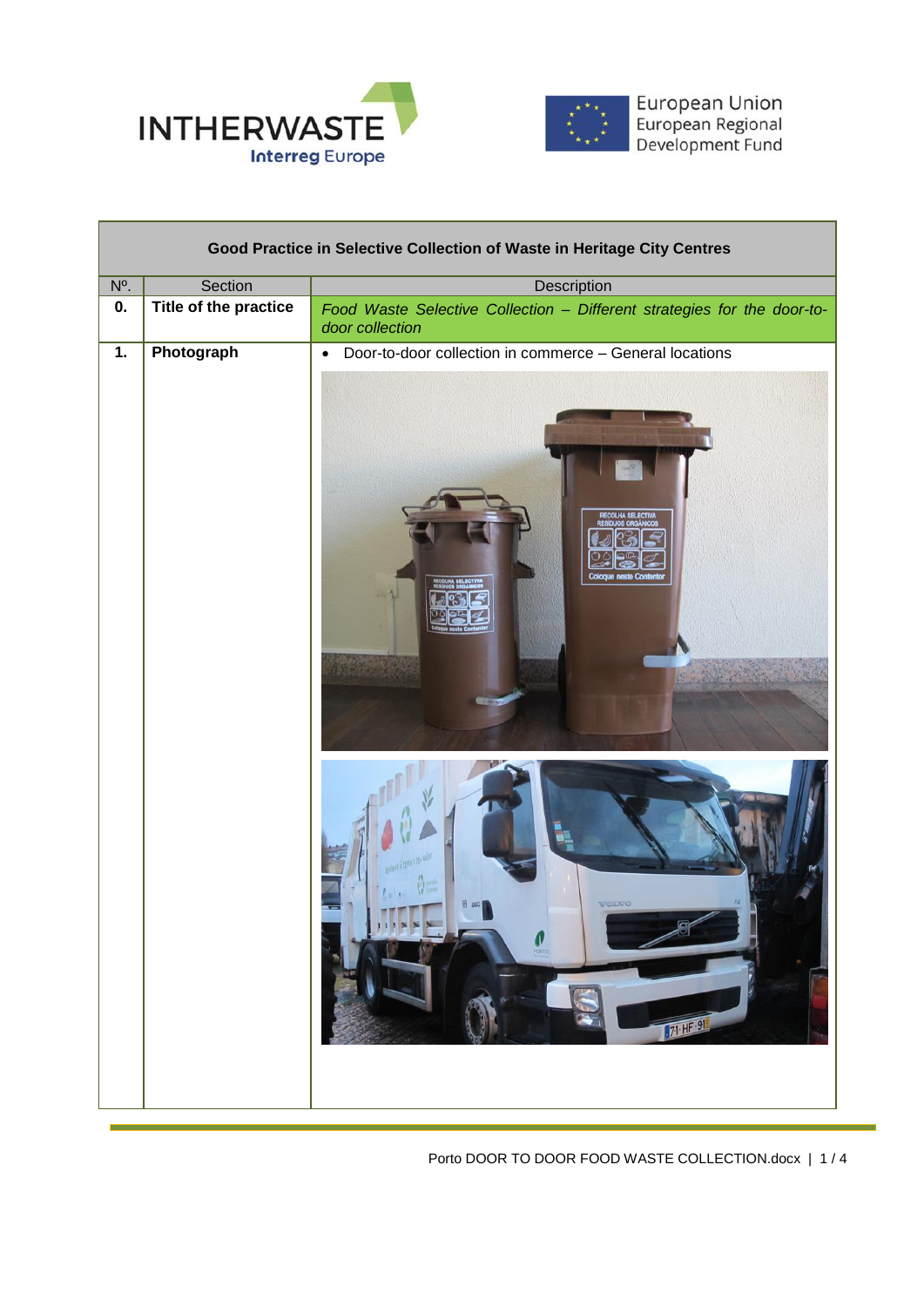



European Union<br>European Regional<br>Development Fund

|                  |                                                                                                  | Door-to-door collection in commerce - Ribeira<br>$\bullet$ |  |
|------------------|--------------------------------------------------------------------------------------------------|------------------------------------------------------------|--|
|                  |                                                                                                  | porto.<br>继核                                               |  |
|                  |                                                                                                  | Porto.                                                     |  |
| 2.               | <b>Proposers</b>                                                                                 | Municipality of Porto                                      |  |
| 3.               | <b>Contacts</b>                                                                                  | Pelouro da Inovação e do Ambiente:                         |  |
|                  |                                                                                                  | pelouro.ia@cm-porto.pt                                     |  |
|                  |                                                                                                  | +351 222 097 161                                           |  |
| 4.               | <b>Useful links</b>                                                                              | www.cm-porto.pt                                            |  |
| 5.               | <b>Start date</b>                                                                                | 2008                                                       |  |
| 6.               | Activities' state of<br>the art                                                                  | Ongoing                                                    |  |
| $\overline{7}$ . | <b>Location</b>                                                                                  | Portugal, Porto, Heritage City Centre                      |  |
| 8.               | Inhabitants in the<br>area                                                                       | 7000                                                       |  |
| 9.               | <b>Description of the practice</b>                                                               |                                                            |  |
|                  | Origin:                                                                                          |                                                            |  |
|                  | The Heritage City Centre is a very heterogeneous area regarding several aspects. In respect with |                                                            |  |

Porto DOOR TO DOOR FOOD WASTE COLLECTION.docx | 2 / 4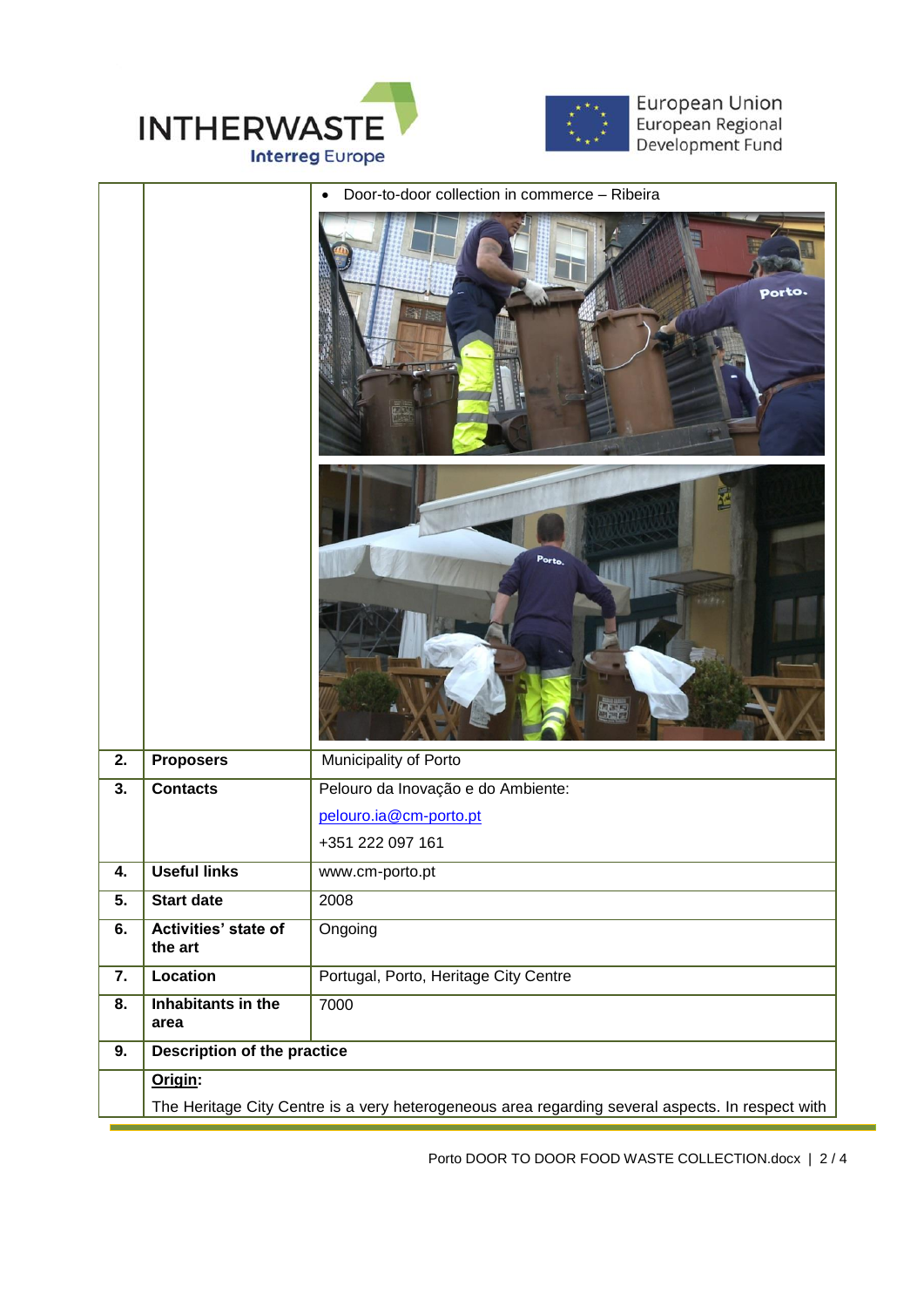



**European Union** European Regional Development Fund

 $\overline{a}$ the building occupation and utilization, there are residences, restaurants, coffee shops and bars, other store types, hotels, etc. The urban structure is also very diverse through the entire area of the historic centre. All this factors depend on the location in the Heritage City Centre and reflects on the characteristics needed for waste collection system as well as in the potential for food waste collection.

At the moment we do the selective collection of commercial food waste in the entire city, through a door-to-door collection system. Although, different locations have different characteristics and different needs related with the waste management system. This kind of differentiation is present in the Heritage City Centre due to its heterogeneity. In order to respond to the different requirements of each area, overtime we have been adjusting the food waste collection system and developing specific schemes for specific areas in the Heritage City Centre. At the moment, we have a specific system for Ribeira, that we have already present and explained, and a slightly different system for the rest of the historic area.

## **Development and Timescale:**

In order to recover the organic fraction present on the urban waste, in 2008 we started to collect selectively food waste in some commercial establishments that produced food waste. After the implementation phase, we began to expand the system intervention area throughout the city, including the Heritage City Centre. Once we realized that the standards we had developed for the system couldn't be applied in Ribeira, we started adjusting the system and developing different strategies for Ribeira's unique characteristics. The specific system for food waste selective doorto-door collection in Ribeira was implemented in 2015.

As well was explained in the case of the selective collection system, at the moment the food waste door-to-door collection systems are mature and completely operational. However, we are aware that there's still potential for expansion. Besides that, the behaviour of the waste production is changing continuously because of the city development, especially in the Heritage City Centre where the tourism patterns have been evolving drastically in the last years. Nevertheless, the goals associated with waste recovery are getting higher and higher. Therefore, we continue to develop studies in order to expand the system to new users and increase the system's coverage rate in the entire city.

## **Actors involved:**

After the design and planning phases we started the implementation of the system. In order to ensure the operationality of the service we had to involve the commercial establishments owners and employees. The first step was to explain them the changes that were about to happen in the systems and ask for their collaboration. We try to emphasize the advantages of this new system through intensive awareness, also involving the Parish Councils and owners of restaurants and bars. The system works based on the direct collaboration of the municipality and the commercial owners but also with the collaboration of Parish Councils.

## **Legal framework:**

Beyond all issues related with the street cleanness, the satisfaction of the user's needs and the operational aspects of the waste management system, all the efforts we put in the improvement of the selective collection are moved by legal obligations imposed by the European waste framework legislation. In order to accomplish the goals established by the European Commission for the waste management in respect with waste recovery, reutilization and recycling, our action plan includes several actions to be developed and implemented until 2020. One of these actions is directly related with the work that we described: the expansion of the door-to-door food waste selective collection systems in the commerce sector.

## **Financial framework:**